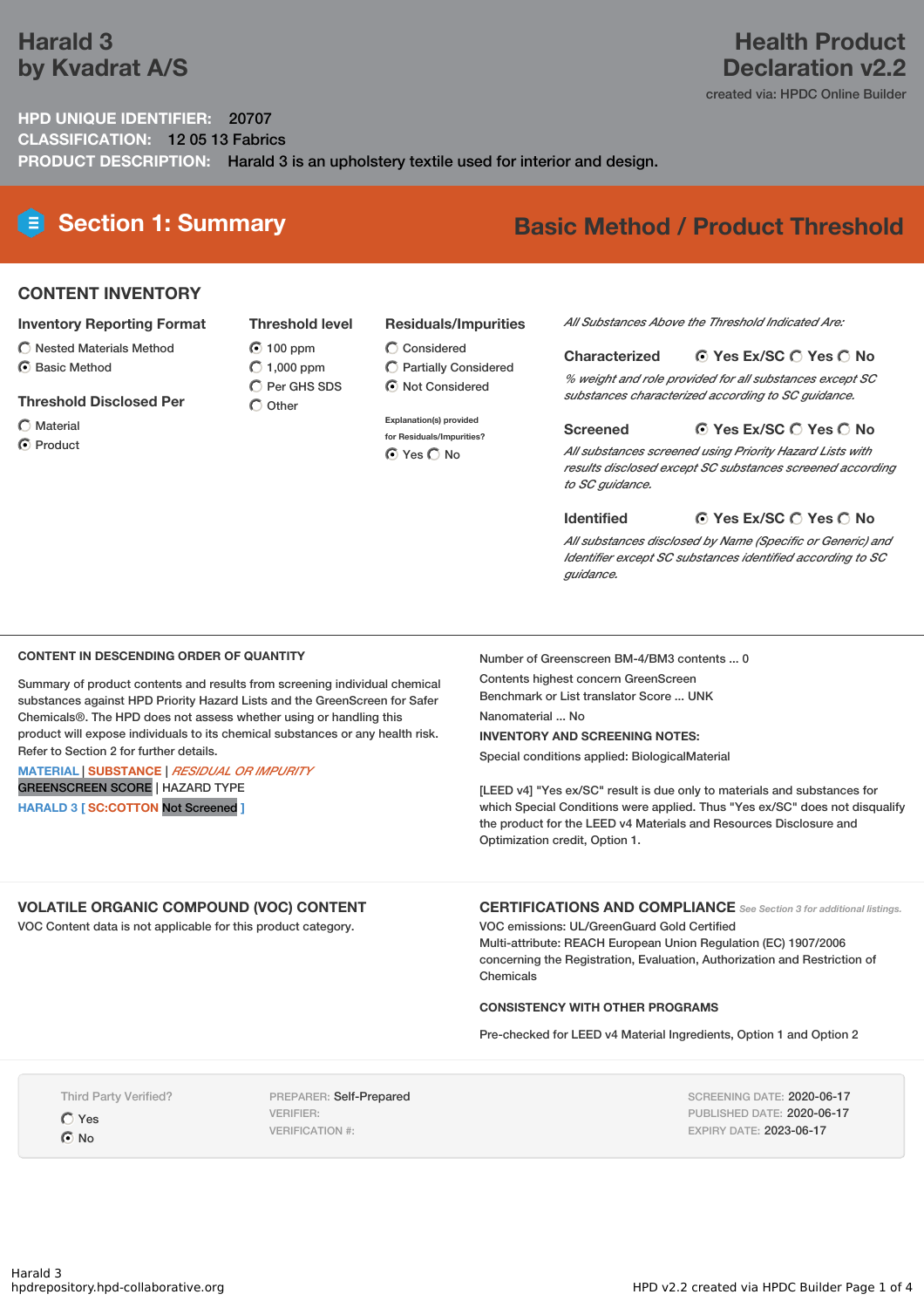This section lists contents in a product based on specific threshold(s) and reports detailed health information including hazards. This *HPD uses the inventory method indicated above, which is one of three possible methods:*

- *Basic Inventory method with Product-level threshold.*
- *Nested Material Inventory method with Product-level threshold*
- *Nested Material Inventory method with individual Material-level thresholds*

Definitions and requirements for the three inventory methods and requirements for each data field can be found in the HPD Open *Standard version 2.1.1, available on the HPDC website at: [www.hpd-collaborative.org/hpd-2-1-1-standard](https://www.hpd-collaborative.org/hpd-2-1-1-standard)*

## **HARALD 3**

PRODUCT THRESHOLD: 100 ppm RESIDUALS AND IMPURITIES CONSIDERED: No

RESIDUALS AND IMPURITIES NOTES: The residuals/impurities have not been considered as there by our requirements have not been used substances of concern and the textile is produced with a high focus on sustainability in all its processes. The textile follow the EU Ecolabel dye restrictions incl. AZO dye and heavy metal restrictions. No content of formaldehyde. Complies with REACH regulation.

OTHER PRODUCT NOTES: Website link to see further technical specifications and certifications: https://kvadrat.dk/products/8555

| <b>SC:COTTON</b>                                                                                                         |                                |                                   |  | <b>ID: SC:Bio</b>                          |
|--------------------------------------------------------------------------------------------------------------------------|--------------------------------|-----------------------------------|--|--------------------------------------------|
| HAZARD SCREENING METHOD: Pharos Chemical and Materials Library                                                           |                                | HAZARD SCREENING DATE: 2020-06-17 |  |                                            |
| %: $100,0000$                                                                                                            | GS: Not Screened               | RC: None                          |  | NANO: No SUBSTANCE ROLE: Textile component |
| <b>HAZARD TYPE</b>                                                                                                       | <b>AGENCY AND LIST TITLES</b>  | <b>WARNINGS</b>                   |  |                                            |
|                                                                                                                          | Hazard Screening not performed |                                   |  |                                            |
| <b>SUBSTANCE NOTES:</b><br>Version: SCBioMats/2018-02-23<br>Category: Plant-based materials<br><b>Identifier: Cotton</b> |                                |                                   |  |                                            |

This disclosure does not provide information on allergens, hyper-accumulation of metals, production of any toxic substances during normal metabolic activities, pesticides, and other potential hazards or sources of hazards which may be found in certain biological materials.

Cotton cannot be identified by CAS RN# as it has none.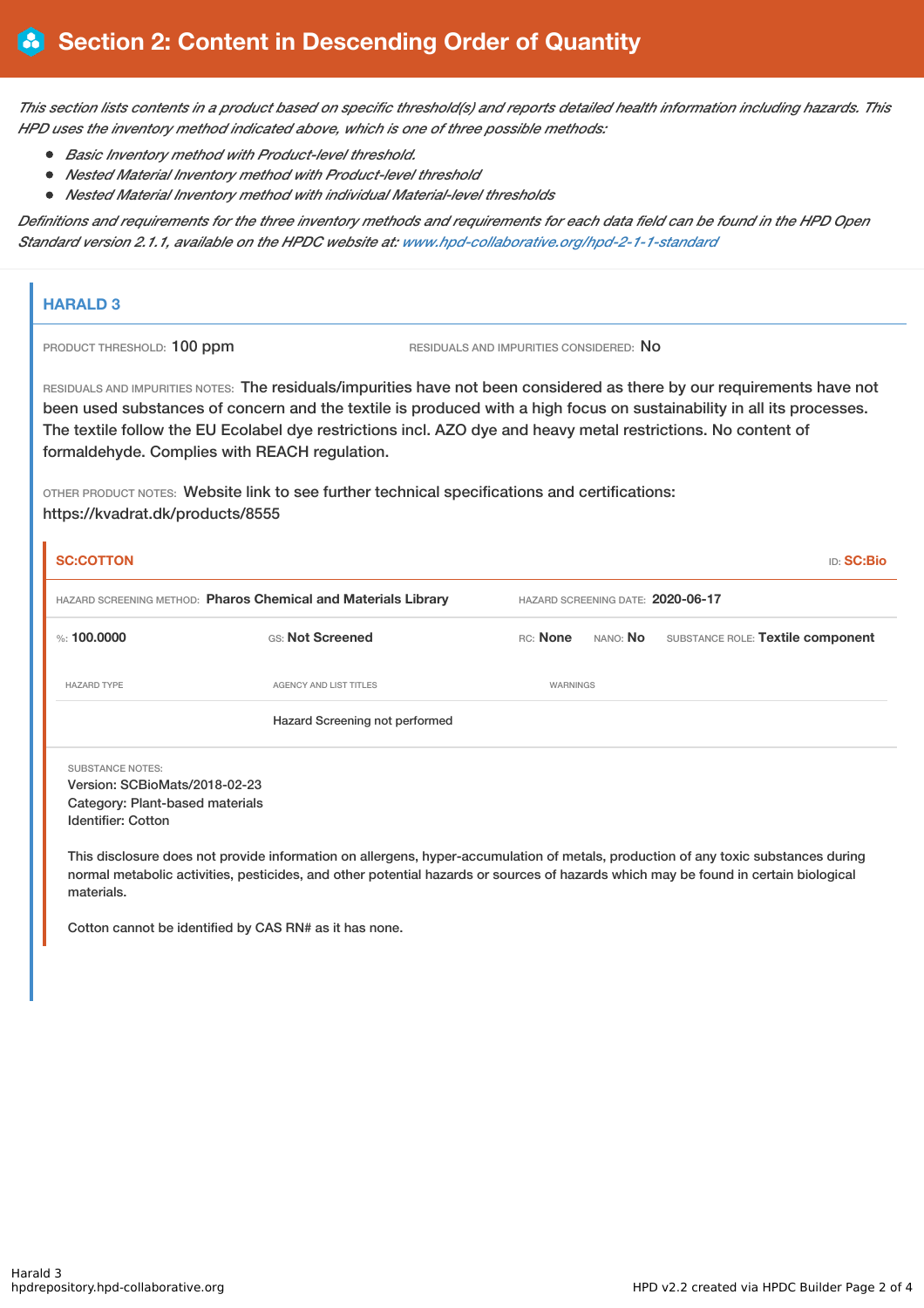This section lists applicable certification and standards compliance information for VOC emissions and VOC content. Other types of *health or environmental performance testing or certifications completed for the product may be provided.*

| <b>VOC EMISSIONS</b>                                                                                                                | <b>UL/GreenGuard Gold Certified</b> |                     |                                     |  |
|-------------------------------------------------------------------------------------------------------------------------------------|-------------------------------------|---------------------|-------------------------------------|--|
| CERTIFYING PARTY: Third Party<br>APPLICABLE FACILITIES: Building materials, finishes<br>and furnishings.<br><b>CERTIFICATE URL:</b> | $ISSUF$ DATE: $2016-$<br>$07 - 11$  | <b>EXPIRY DATE:</b> | CERTIFIER OR LAB: UL<br>Environment |  |
| CERTIFICATION AND COMPLIANCE NOTES: As the Greenguard certification is renewed annually there has not been set an<br>expiry date.   |                                     |                     |                                     |  |

| <b>MULTI-ATTRIBUTE</b>                                                                                    | REACH European Union Regulation (EC) 1907/2006 concerning the<br><b>Registration, Evaluation, Authorization and Restriction of Chemicals</b> |                     |                               |  |
|-----------------------------------------------------------------------------------------------------------|----------------------------------------------------------------------------------------------------------------------------------------------|---------------------|-------------------------------|--|
| CERTIFYING PARTY: Self-declared<br>APPLICABLE FACILITIES: AII<br>CERTIFICATE URL: https://echa.europa.eu/ | ISSUE DATE: $2007-$<br>06-01                                                                                                                 | <b>EXPIRY DATE:</b> | CERTIFIER OR LAB: <b>NONE</b> |  |
| CERTIFICATION AND COMPLIANCE NOTES:                                                                       |                                                                                                                                              |                     |                               |  |

# **H** Section 4: Accessories

This section lists related products or materials that the manufacturer requires or recommends for installation (such as adhesives or fasteners), maintenance, cleaning, or operations. For information relating to the contents of these related products, refer to their *applicable Health Product Declarations, if available.*

No accessories are required for this product.

# **Section 5: General Notes**

Test results Harald 3: Abrasion: Approximately 100.000 Martindale rubs EN ISO 12947. Pilling: Note 4-5, EN ISO 12945. Lightfastness: Note 5-6, ISO 105-B02. Flame resistance: AS/NZS 1530.3, AS/NZS 3837 class 1, EN 1021-1.